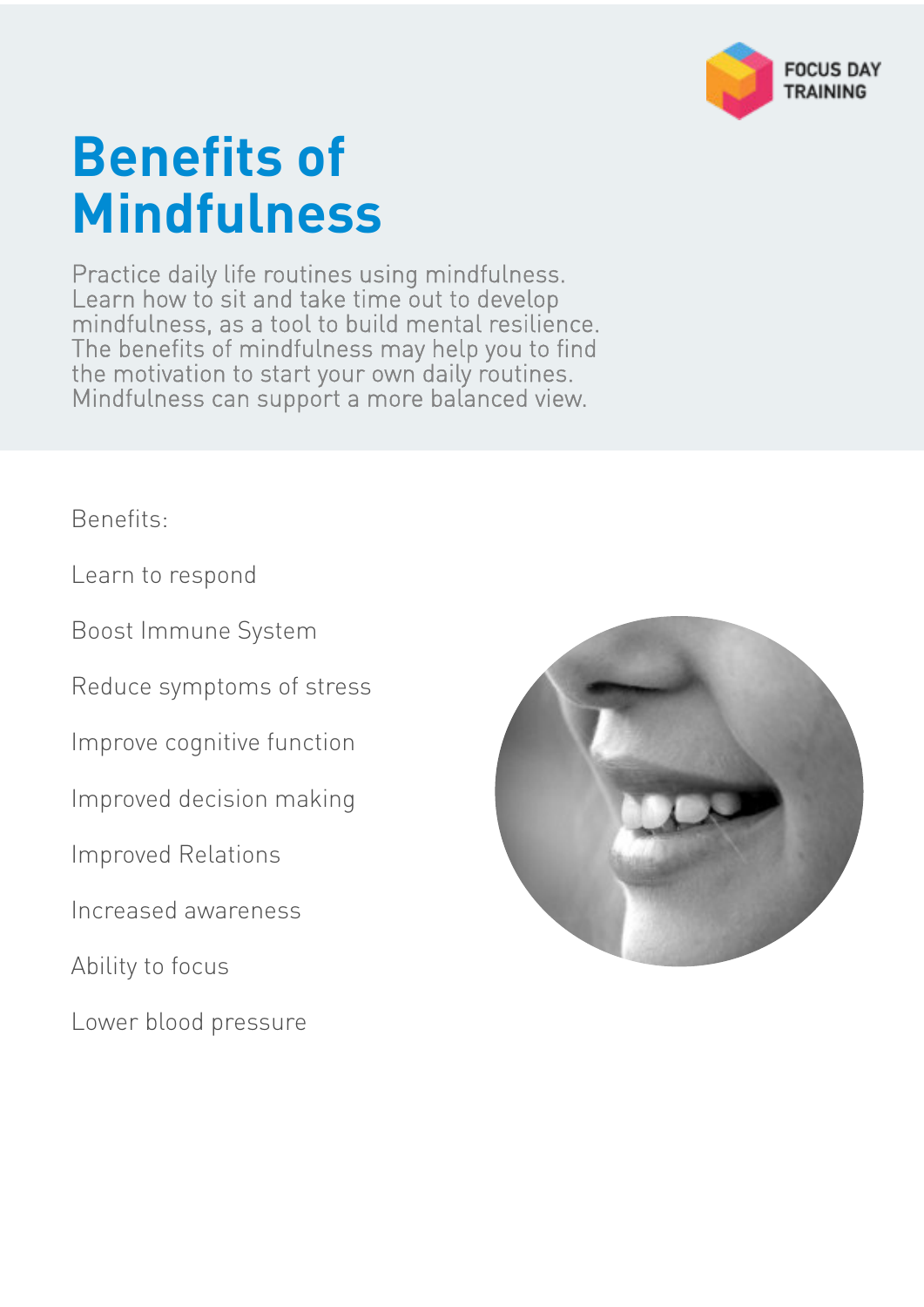hello@focusdaytraining.co.uk

#### **Reduce symptoms of stress**

- Less ruminating.
- Calming hormones.
- Recognise stress.
- How we are?
- Less guilty
- Calm down.
- Relax more around difficult situations
- Our thinking

An increase in the ability to recognise how stress feels in the body before it gets worse. When we become more aware of the body we start to notice things much more quickly and we also have the ability to make a choice and act. Mindfulness develops a sense of early warning.

Over time we recognise our stressors and then able to work with them. We can more easily describe to self or others how we are in any given moment. When we become less selfish we can relax more around difficult

situations. We don't take things so personally. We learn that emotions are not who we are and that if left alone they will move through you and away, all on their own. Lowered level of stress hormones and increased levels

of calming hormones helps with less ruminating and thinking about things we cannot control and loosens the grip of negative thoughts and so the mind settles.

### **Improve cognitive function**

- Stimulate whole brain
- Emotion regulation
- Sustaining attention
- Computer tasks
- Improve perspective
- Change brain structure
- Executive brain function
- Distinguish chatter







# **Learn to respond**

- Place of readiness.
- Integrate thinking.
- Stressful moment
- Cortisol levels
- Less threat.
- Recognise good
- Responding and not reacting
- Negative bias

Learn to respond instead of react. The brain has a negative bias, we can train it to be able to see the good and to integrate thinking processes for a better response which helps to create a more balanced view of the world. Feeling less threat from the outside and from our internal thoughts we reduce cortisol levels which assist in being willing able to help others by responding not reacting as we all as being more able to be with stressful moments and work through them. Mindfulness can place our mind

in a place of open readiness, not anxious readiness.

### **Boost Immune System**

- Brain messages.
- Influences nervous system
- Prevents ageing and cancer.
- Inflammation
- CD-4 cells destroy infection

Boosting the immune system influences the automatic nervous system with improved communication within the brain using enhanced chemical messages from anywhere in the body. Many other benefits come from this communication including reduced inflammation around areas of pain, increases in CD-4 cells which tell other cells to destroy infection, increases intelomeres activity which slows ageing and cancer as well as producing more antibodies which prevent illness.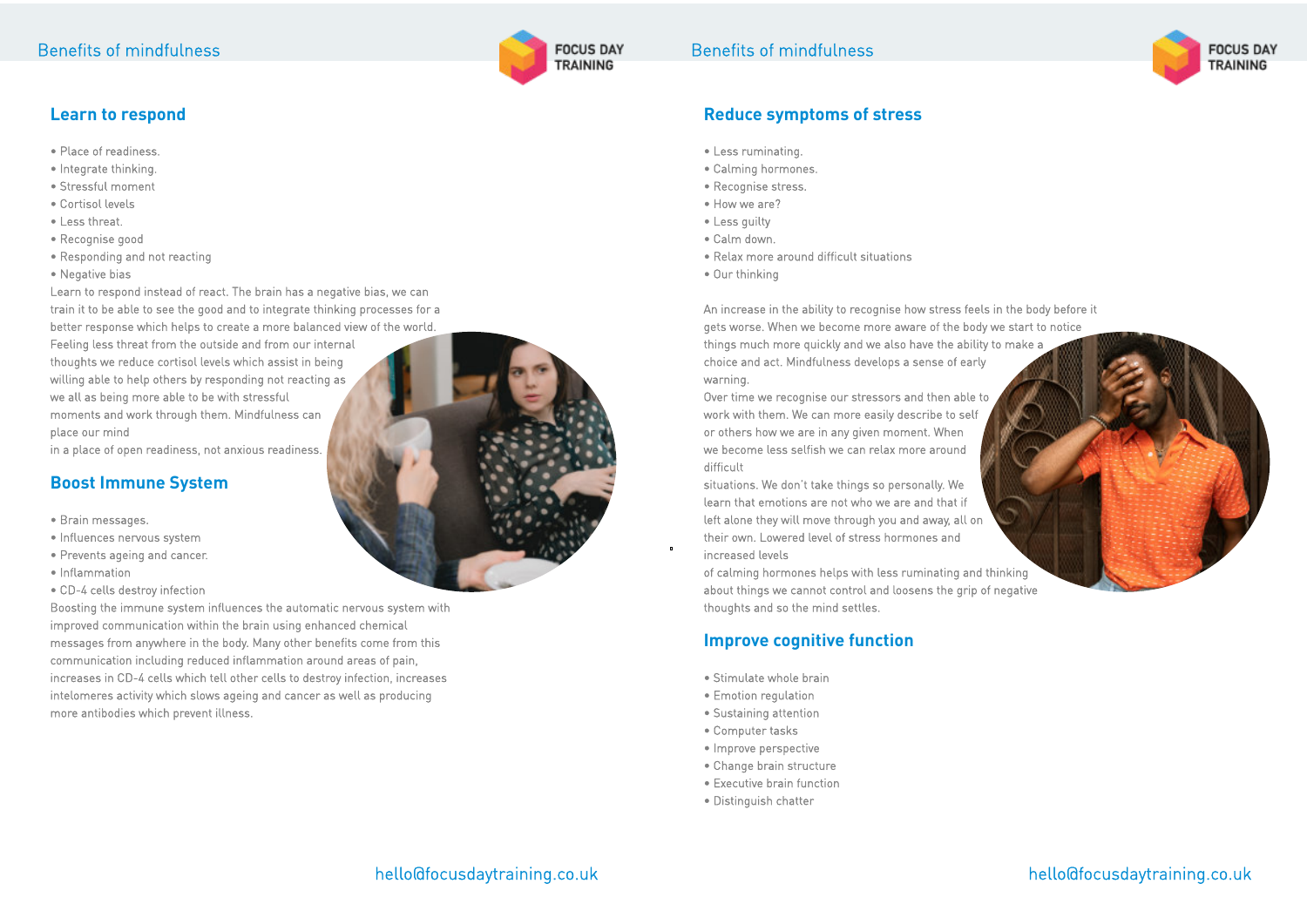#### Benefits of mindfulness

#### hello@focusdaytraining.co.uk

#### **Improved Relations**

- Mote positive feelings
- Increase generosity
- Communication style
- Own judgements
- Compassion and Empathy
- Kindness to self and others
- Nourishing and depleting
- 'Just like me'

Awareness of how people make us feel and the ability to change this for more positive feelings has shown to bring more kindness to self and others, we begin to realise that people are'just like me' and so foster more compassion and empathy for others, we begin to see their suffering. Awareness of our communication style helps to be more mindful when we are communicating with others. It gives us the ability to just sit and listen and being aware of our own judgements without voicing them, developing generosity and the ability to be more aware of nourishing and depleting relationships. **Increased awareness** • Appreciate our surroundings • Something bigger • Bring about choice • Be kind • Less striving



Increas e in awareness of self and surroundings More able to be kind and less critical to self and others helps us to lessen the power of the ego, creating a smaller sense of self and an appreciation of something bigger, we are more able to appreciate our surroundings and our place in it, becoming less selfish and more open to others. More honesty about our skills and abilities helps us to be less striving and pushing to hard to achieve unrealistic goals and bring about choice in how we respond to people and situations.

- 
- 
- 
- 
- 
- Tired or stressed
- Skills and abilities
- Open to others

### Benefits of mindfulness





- Reduces depression.
- Plasticity training.
- Reduces brain ageing

Creates changes in brain structure which enhance attention and executive function, this can improve our focus on computer based tasks and improve whole brain connection and an increase in its plasticity. This more fluid thinking brain can then distinguish our internal chatter from reason, improves perspective taking, sustain attention and diminishing distractability which then helps with improved empathy, compassion and emotion regulation. Different practices stimulate different areas of the brain but they all help to reduce depression and reduce the ageing effects on the brain.

#### **Improved decision making**

- Reduces negatives
- Enhances relationships
- Past and present
- Improved memory
- Sunk cost bias
- Concentration
- Mental recovery
- Amygdala and the prefrontal cortex
- Moment awareness

Improved decision making Reduces negative states of mind by teaching the mind not to take things so personally and to label things as it sees it. Rather the mind is influenced less by past/future events which creates space for more present moment awareness, increasing our ability to concentrate. Able to resist the sunk-cost bias and step back in our thoughts and look at a situation from a more open point of view. Developing the skill to do this through mindfulness can loosen up any fixed thinking, calming the amygdala which allows the pre-frontal cortex to function normally. This then leads to improved memory which supports complex thinking, quickening mental recovery.